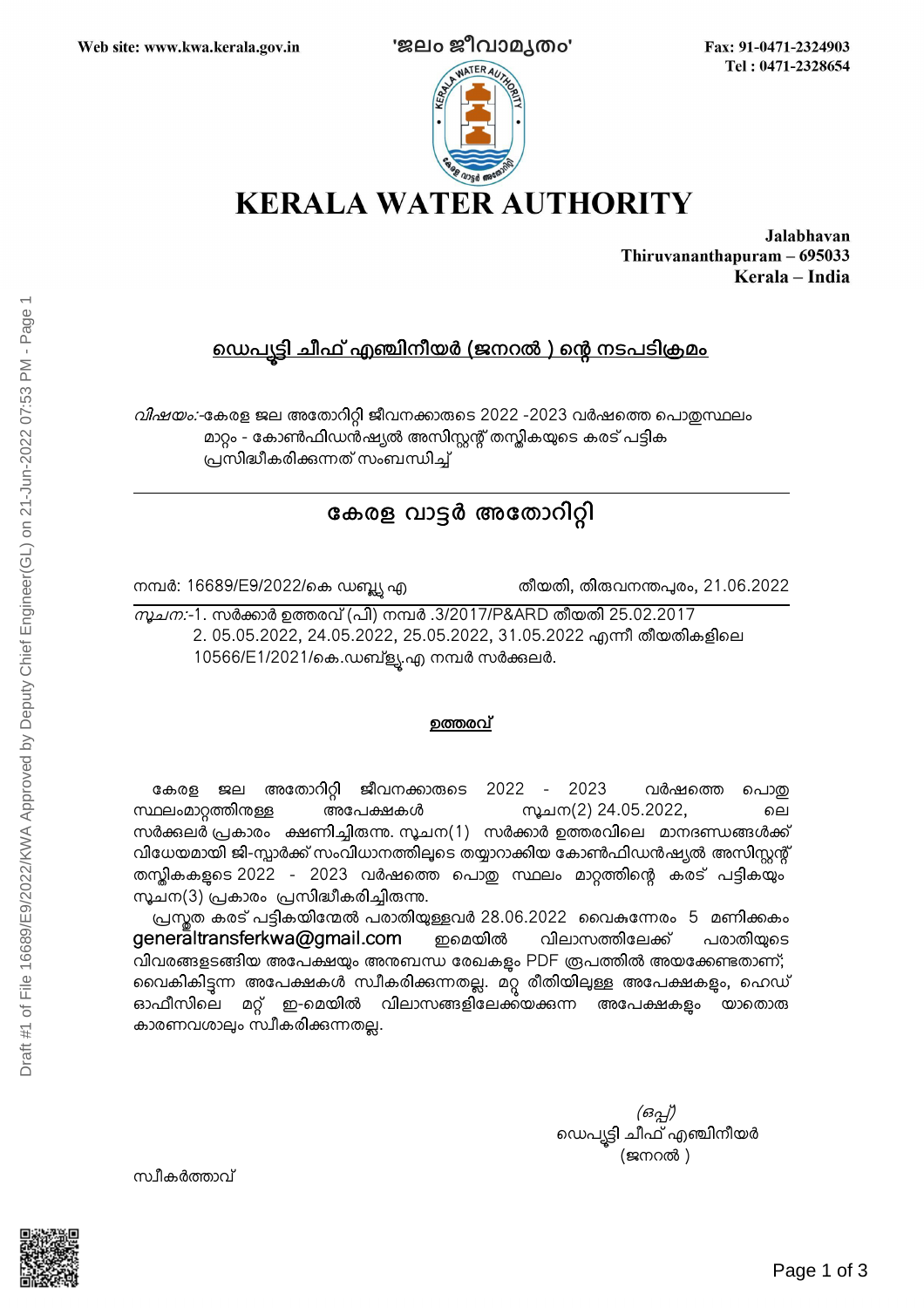### ഉത്തരവിന്റെ പകർപ്പ്

എല്ലാ ജീവനക്കാർക്കും

ഭകരള വാട്ടർ അതോറിട്ടി വെബ് സൈറ്റിൽ പ്രസിദ്ധീകരിക്കുന്നതിന് Chief Engineer,Southern Region, Thiruvananthapuram/Central Region, Kochi/Northern Region, Kozhikkode/PPD,Sewerage &WASCON, Thiruvananthapuram/Projects & Operation, Thiruvananthapuram PA to MD/CA to CE(HRD&GL)/CA to DCE(GL)/Sr. AO/AO(Admn)/SS1/JS1/stock File